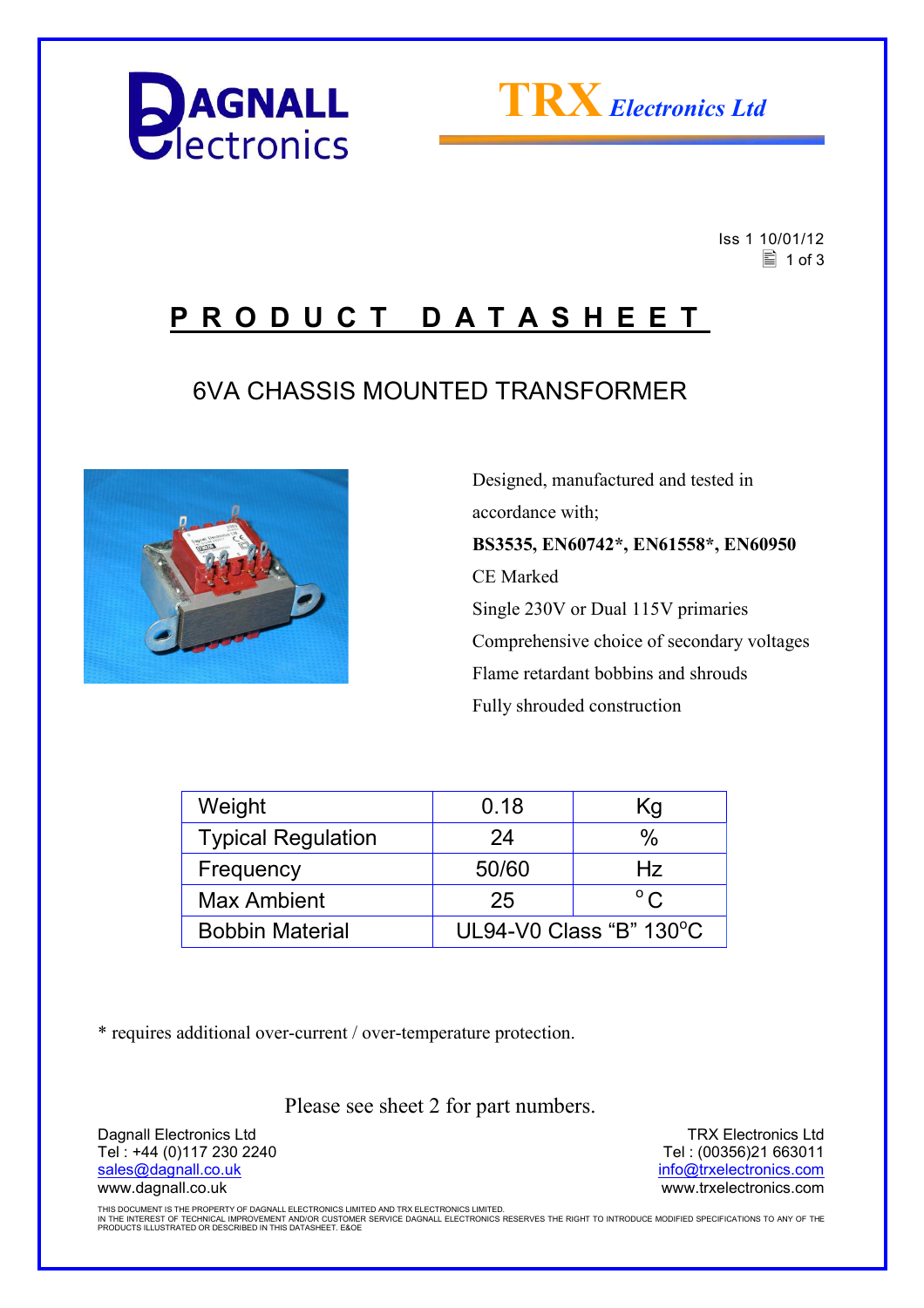



Iss 1 10/01/12  $\boxed{2}$  of 3

| Part No | Primary  | Secondary  | Recommended<br><b>Secondary Fuse</b> |
|---------|----------|------------|--------------------------------------|
| D3024   | 230V     | $6+6V$     | 0.5AT                                |
| D3025   | 230V     | $9+9V$     | 0.315AT                              |
| D3026   | 230V     | $12+12V$   | 0.25AT                               |
| D3027   | 230V     | $15 + 15V$ | 0.2AT                                |
|         |          |            |                                      |
| D3028   | 115+115V | $6+6V$     | 0.5AT                                |
| D3029   | 115+115V | $9+9V$     | 0.315AT                              |
| D3030   | 115+115V | $12 + 12V$ | 0.25AT                               |
| D3031   | 115+115V | $15 + 15V$ | 0.2AT                                |

Part Numbers

Please see sheets 3 for dimensions and pin outs.

Dagnall Electronics Ltd Tel : +44 (0)117 230 2240 sales@dagnall.co.uk www.dagnall.co.uk

TRX Electronics Ltd Tel : (00356)21 663011 info@trxelectronics.com www.trxelectronics.com

THIS DOCUMENT IS THE PROPERTY OF DAGNALL ELECTRONICS LIMITED AND TRX ELECTRONICS LIMITED.<br>IN THE INTEREST OF TECHNICAL IMPROVEMENT AND/OR CUSTOMER SERVICE DAGNALL ELECTRONICS RESERVES THE RIGHT TO INTRODUCE MODIFIED SPECIF